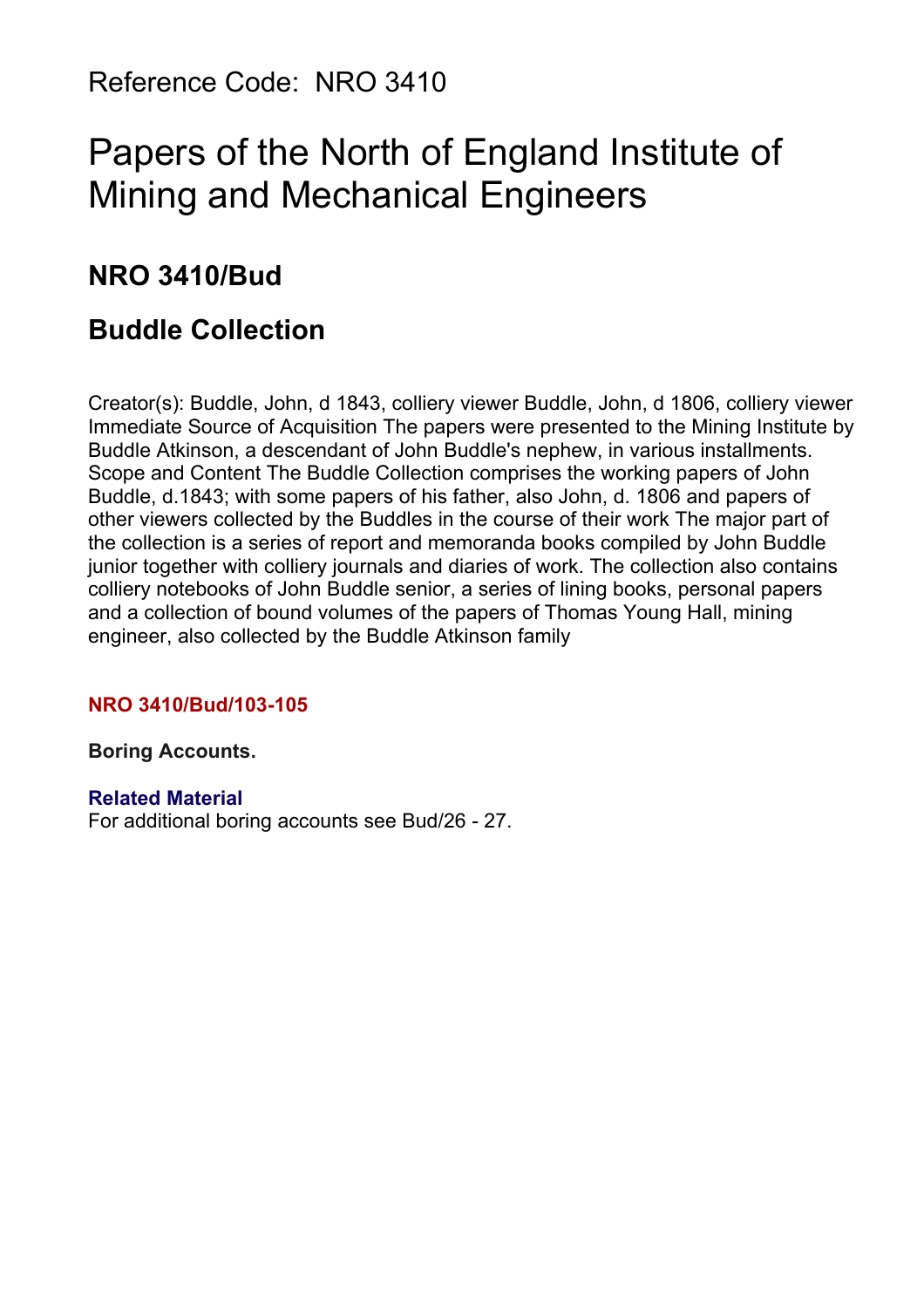**Reference:** NRO 3410/Bud/103

Boring Accounts

**Creation dates:** 1729 - 1786

**Extent and Form:** 31 pp

**Physical characteristics:** Paper backed volume, 18 x 15cm, on front cover portrait of H.R.Hon the Duke of Cumberland and advertisement for Joseph Barber, Bookseller, Amen Corner, Newcastle, marked "Jno Buddle" on flyleaf.

#### **Scope and Content**

Volume containing boring accounts, 1729 - 1786 Pages 2-22 are blank

**Reference:** NRO 3410/Bud/103/1 **Creation dates:** nd

**Scope and Content** General notes re boring

**Reference:** NRO 3410/Bud/103/23 **Creation dates:** 13 April 1752

**Scope and Content**

Pontop Colliery, boring

**Reference:** NRO 3410/Bud/103/24 **Creation dates:** 31 Oct 1754

**Scope and Content** Tanfield Lea Colliery, boring

**Reference:** NRO 3410/Bud/103/26 **Creation dates:** 1741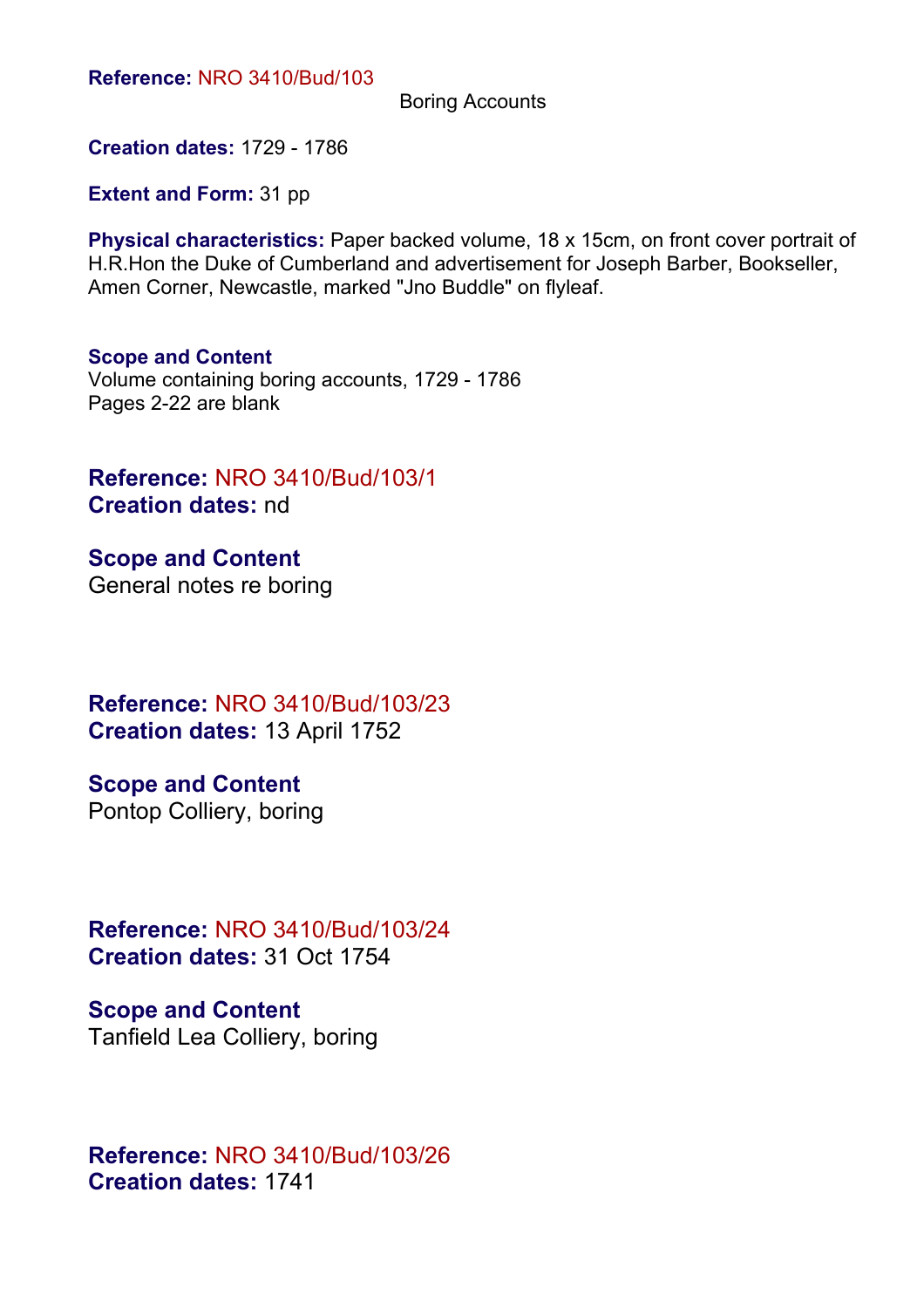#### **Scope and Content**

Risemoor Colliery, boring at Hill Moss

#### **Reference:** NRO 3410/Bud/103/27 **Creation dates:** May 1729

**Scope and Content** Shield Row, in George Bowes' land, boring

**Reference:** NRO 3410/Bud/103/28 **Creation dates:** 1745

**Scope and Content** Newcastle Town Moor and Gateshead Common, account of seams

**Reference:** NRO 3410/Bud/103/29 **Creation dates:** 3 April 1752

**Scope and Content** Tanfield Lee, boring in Spring Wood for George Spearman

**Reference:** NRO 3410/Bud/103/30 **Creation dates:** 2 Jan 1752

**Scope and Content** Swalwell Dam, boring

**Reference:** NRO 3410/Bud/103/31 **Creation dates:** 18 Feb 1752

**Scope and Content**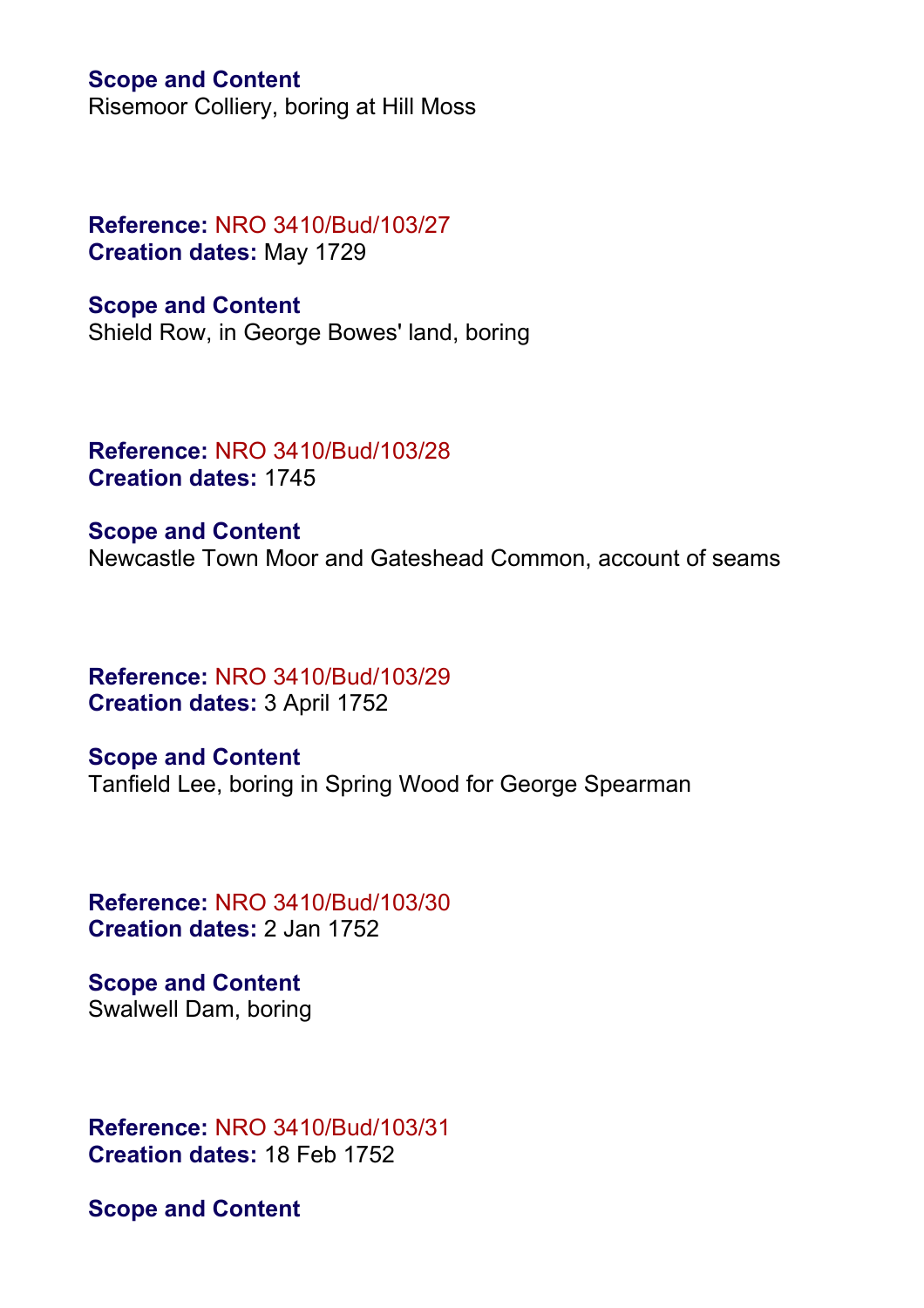Fatfield, boring

**Reference:** NRO 3410/Bud/103/32 **Creation dates:** 8 May 1752

**Scope and Content** Swalwell, boring

**Reference:** NRO 3410/Bud/103/33 **Creation dates:** 5 Jan 1753 - March 1754

**Scope and Content** Axwell Hall, borings

**Reference:** NRO 3410/Bud/103/39 **Creation dates:** nd

**Scope and Content** Bushblades Colliery, Prosperous Pit, section of strata

**Reference:** NRO 3410/Bud/103/40 **Creation dates:** nd

**Scope and Content** Shield Row, Robinson's Pit, boring

**Reference:** NRO 3410/Bud/103/42 **Creation dates:** nd

**Scope and Content** Howdon, boring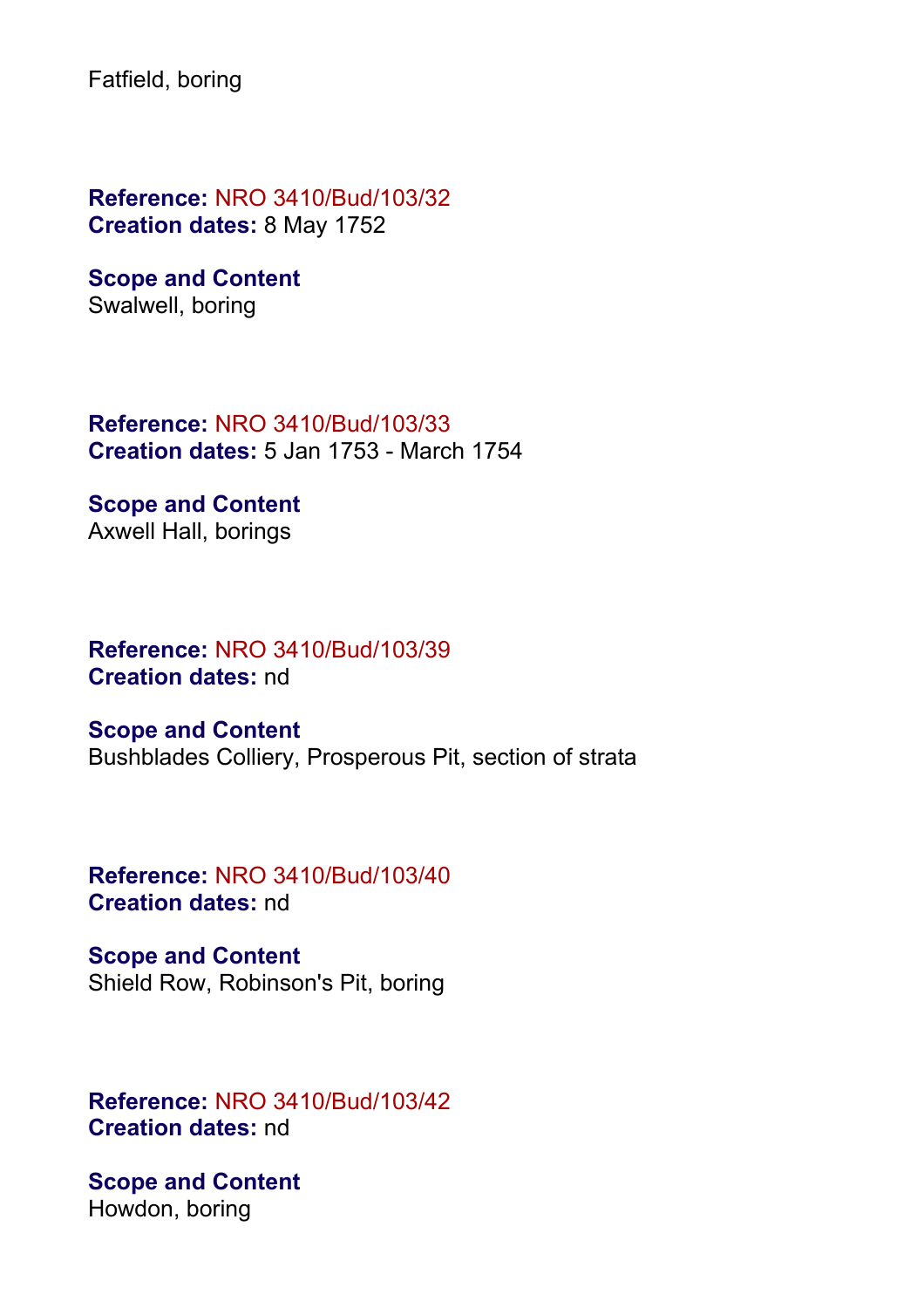**Reference:** NRO 3410/Bud/103/44 **Creation dates:** 1769

**Scope and Content**

Lanchester Common

**Reference:** NRO 3410/Bud/103/46 **Creation dates:** Sept 177 [...]

**Scope and Content**

Bushblades Colliery, boring into the Hutton Seam from Broom Pit

**Reference:** NRO 3410/Bud/103/48 **Creation dates:** Sept 1786

**Scope and Content** Medomsley, boring into the Low Main Coal

**Reference:** NRO 3410/Bud/103/51 **Creation dates:** nd

**Scope and Content** Woodhouse Colliery, West Auckland, boring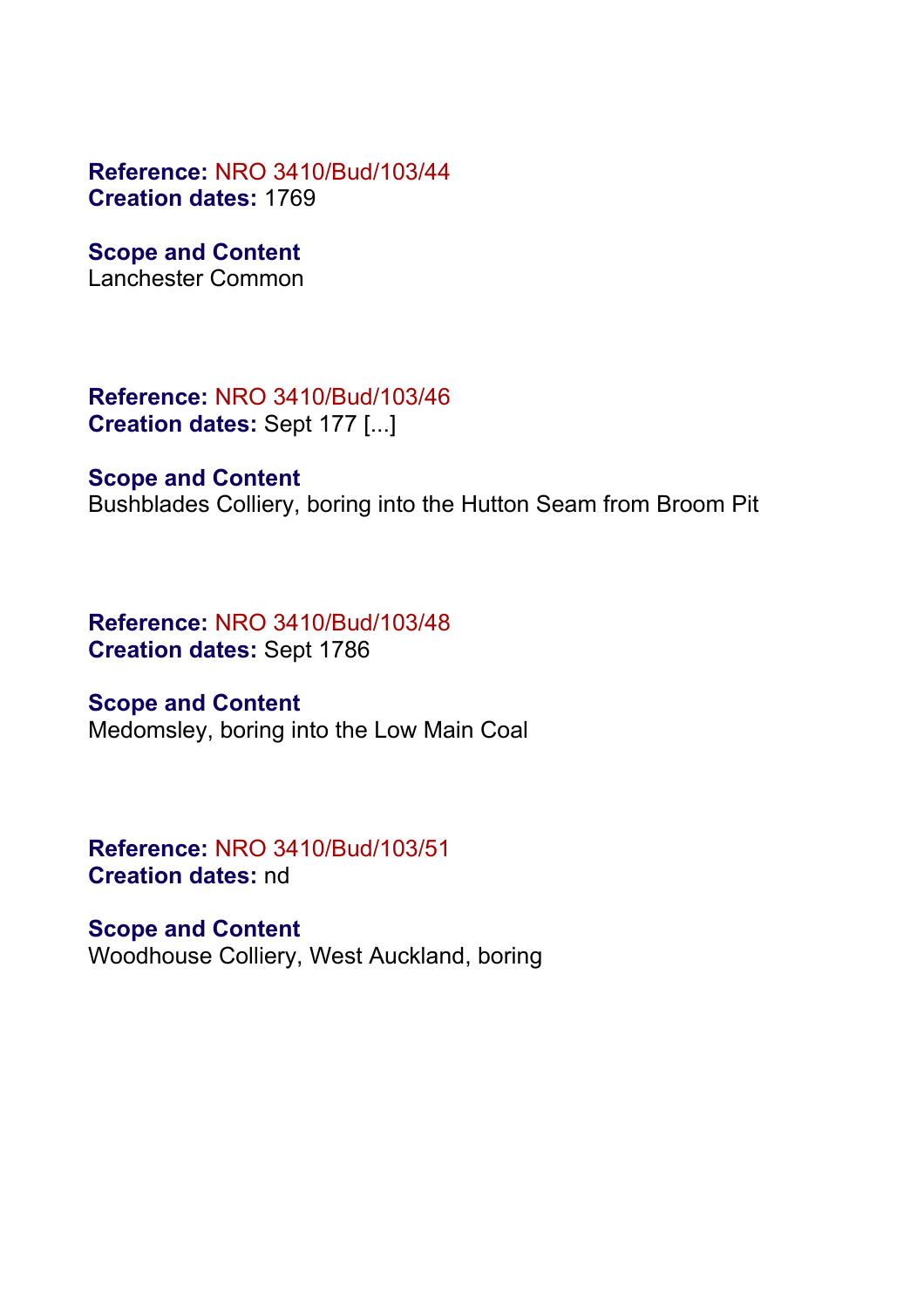#### **Reference:** NRO 3410/Bud/104

Volume containing sinking and boring accounts

**Creation dates:** 1809 - 1843 and nd

**Extent and Form:** 52 pp

**Physical characteristics:** Volume half bound leather 26 x 21cm, entitled A Collection of Sinking and Boring Accounts by Saml. Wormald Vol 11 on fly leaf, coat of arms of the Buddle Atkinson inside front cover.

**Scope and Content** Index at front

**Reference:** NRO 3410/Bud/104/1 **Creation dates:** nd

**Scope and Content** G Pit, Wallsend Colliery, sinking

**Reference:** NRO 3410/Bud/104/6 **Creation dates:** nd

**Scope and Content** Hutton Seam, South Hetton Colliery, sinking

**Reference:** NRO 3410/Bud/104/9 **Creation dates:** 13 July 1819

**Scope and Content** Engine Pit, Whitley Colliery, sinking

**Reference:** NRO 3410/Bud/104/12 **Creation dates:** 1809

**Scope and Content**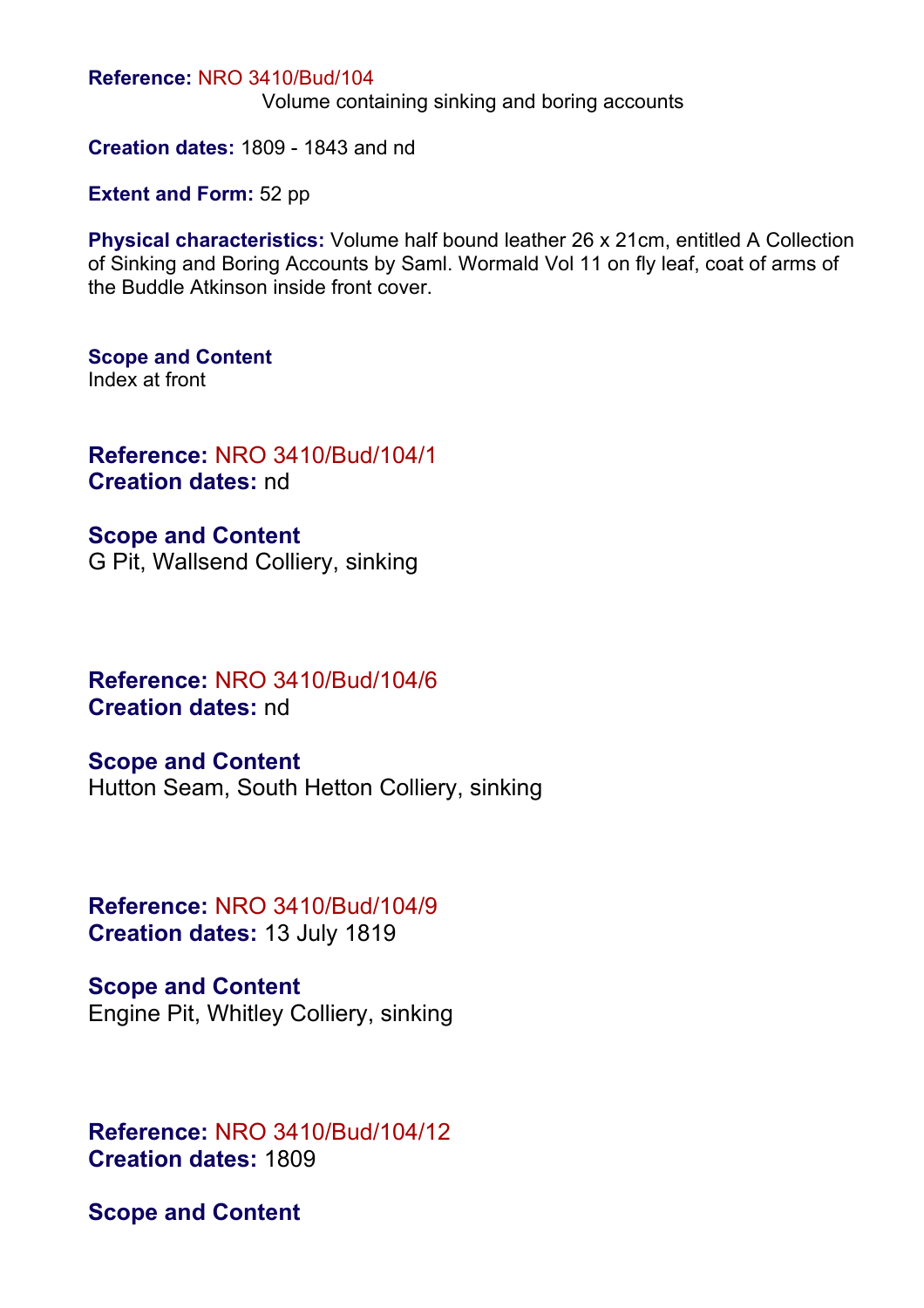Edward Pit, Benwell Colliery, sinking and boring

**Reference:** NRO 3410/Bud/104/13 **Creation dates:** 11 Oct 1819

#### **Scope and Content**

Beaumont Pit, Benwell Colliery, boring

**Reference:** NRO 3410/Bud/104/14 **Creation dates:** nd

**Scope and Content**

Crooked Billet Pit, Elswick Pit, Elswick Colliery

**Reference:** NRO 3410/Bud/104/15 **Creation dates:** 19 Dec 1828

**Scope and Content** Mill Pit, Elswick Colliery

**Reference:** NRO 3410/Bud/104/18 **Creation dates:** 18 April 1827, 17 May 1828

**Scope and Content** Middle Pit, Jesmond Colliery, boring

**Reference:** NRO 3410/Bud/104/21 **Creation dates:** nd

**Scope and Content** Coronation Pit, Walbottle Colliery, sinking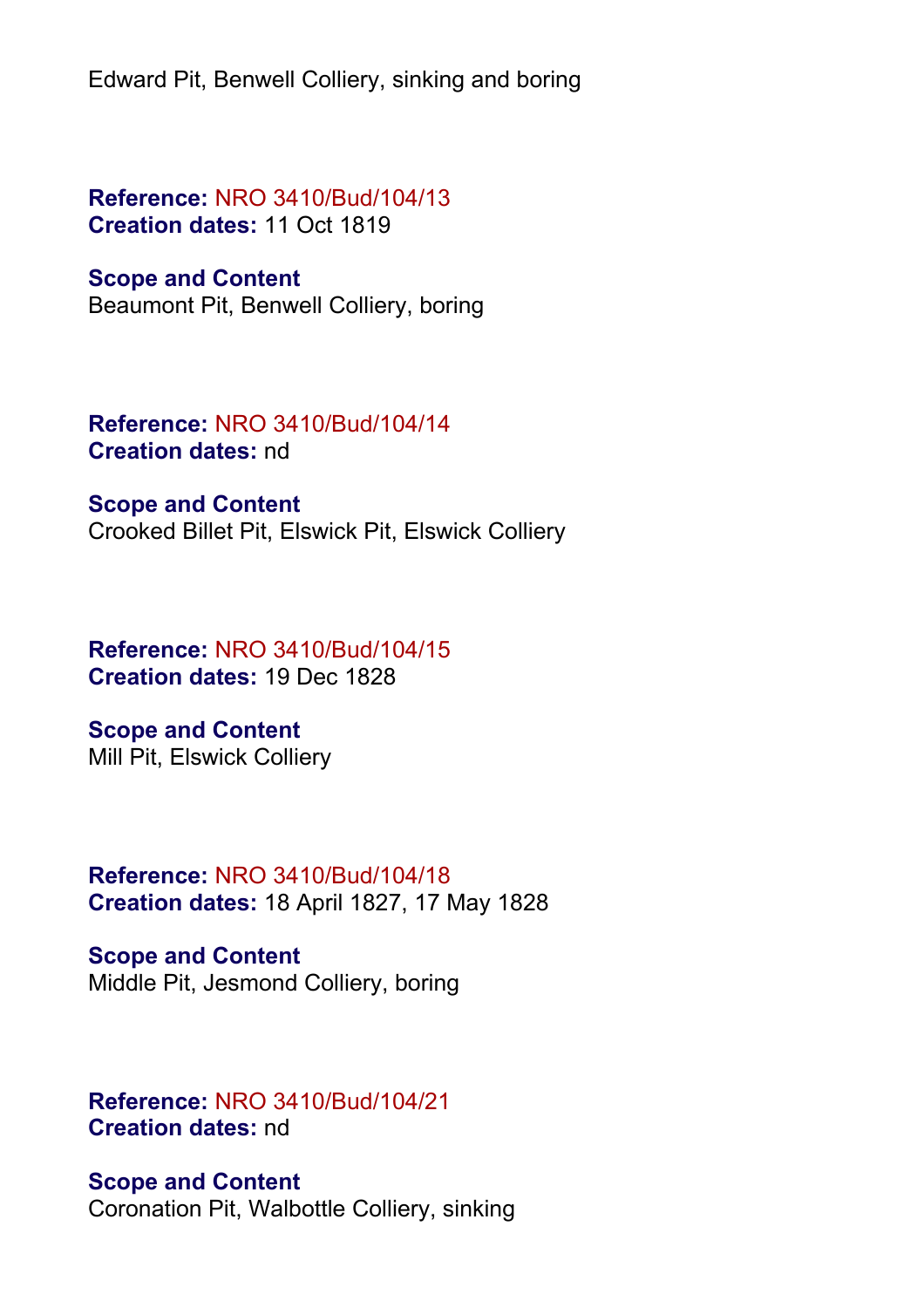#### **Reference:** NRO 3410/Bud/104/25 **Creation dates:** nd

#### **Scope and Content**

Hobson Pit, Tanfield Moor Colliery, boring

## **Reference:** NRO 3410/Bud/104/27 **Creation dates:** 23 May 1825

## **Scope and Content**

Eppleton Jane Pit, Hetton Coal Co, sinking

## **Reference:** NRO 3410/Bud/104/34 **Creation dates:** nd

#### **Scope and Content**

C Pit, Seaton Delaval Colliery, sinking

## **Reference:** NRO 3410/Bud/104/37 **Creation dates:** nd

## **Scope and Content** A and B Pits, Seaton Delaval Colliery, sinking

## **Reference:** NRO 3410/Bud/104/38 **Creation dates:** nd

## **Scope and Content** E and F Pits, Seaton Delaval Colliery, sinking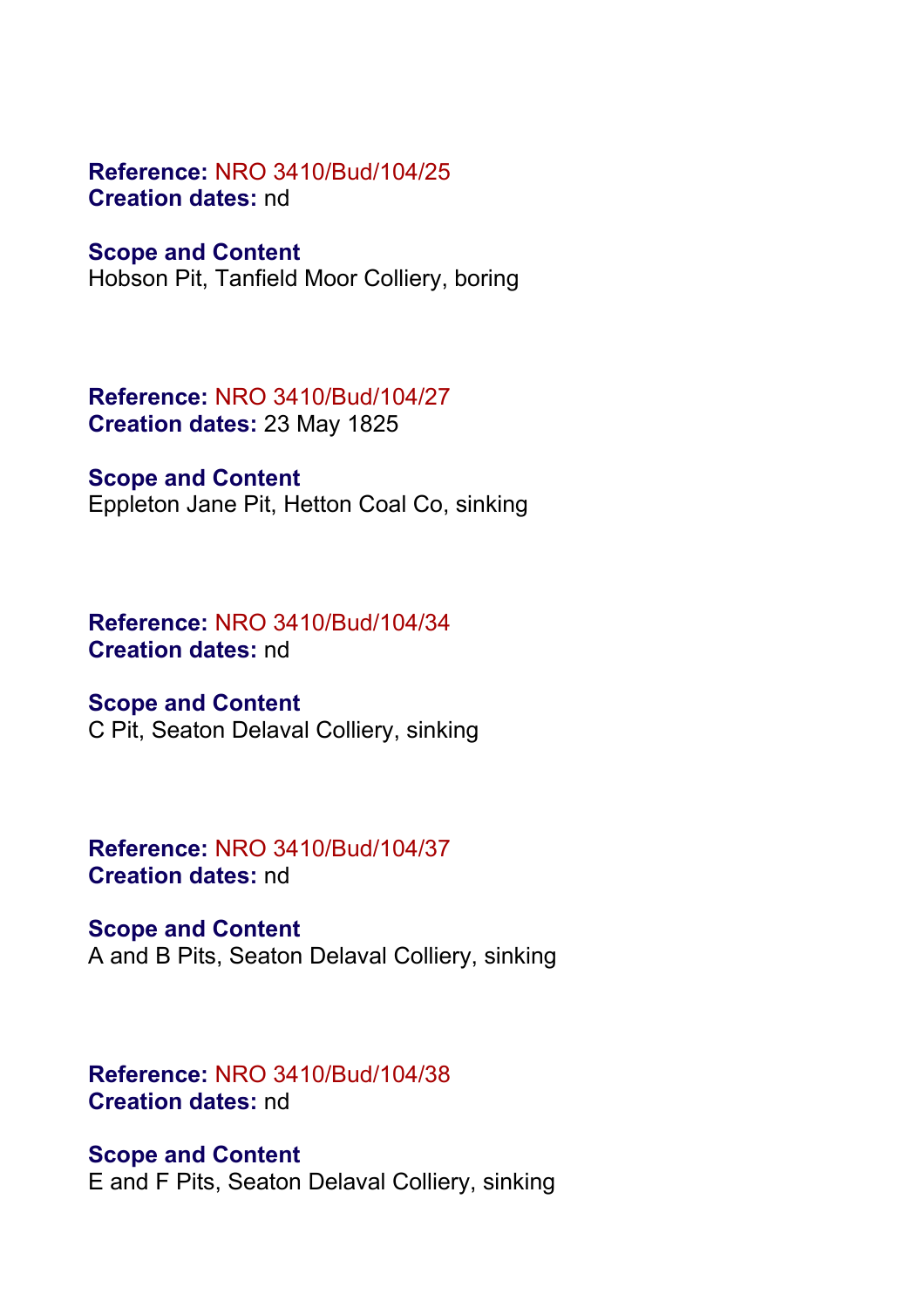## **Reference:** NRO 3410/Bud/104/41 **Creation dates:** nd

#### **Scope and Content**

Furnace Pit, Seaton Delaval Colliery, sinking

**Reference:** NRO 3410/Bud/104/46 **Creation dates:** nd

#### **Scope and Content**

Engine Pit, Cramlington Colliery, sinking

**Reference:** NRO 3410/Bud/104/50 **Creation dates:** 18 May - 19 Oct 1843

## **Scope and Content**

Make-me-rich field, Seaton Delaval Colliery, boring, by William Coulson